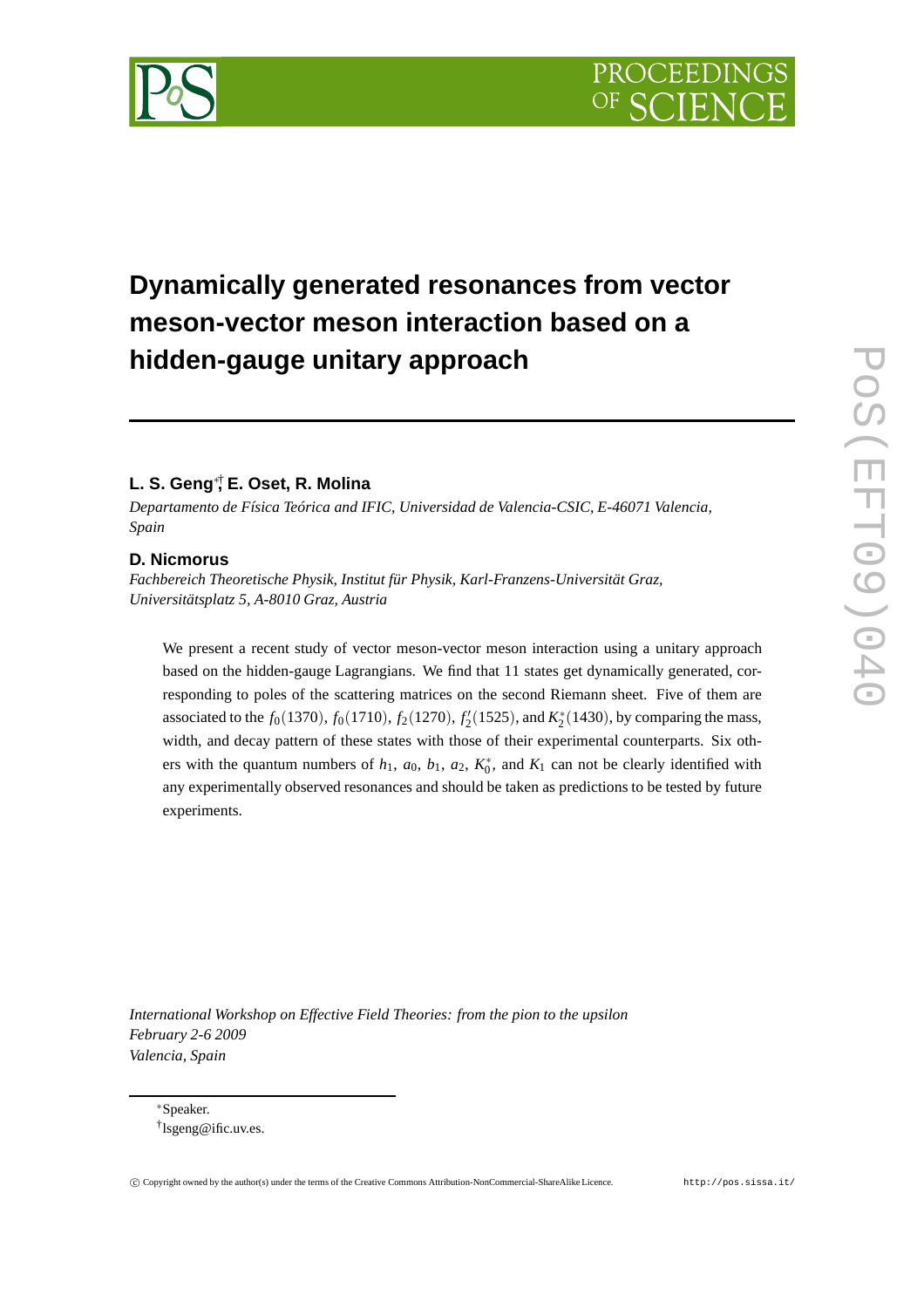### **1. Introduction**

The combination of coupled-channel unitarity and chiral Lagrangians, the so-called unitary chiral approach, has been quite successful in explaining the nature of and/or related data about some low-lying mesonic and baryonic excitations (see Ref. [1] for an introduction and earlier references). For instance, the scalar resonances  $f_0(600)$ ,  $f_0(980)$ , and  $a_0(980)$ , appear naturally in the unitarized Nambu-Goldstone-boson self-interactions [2]; the  $\Lambda(1405)$ , on the other hand, is found originated from the interaction between the baryon octet of the proton and the pseudoscalar octet of the pion [3]. Because these states are dynamically generated from meson-meson or meson-baryon interactions, they are viewed as composite particles or hadronic molecules, instead of genuine  $q\bar{q}$ or *qqq* systems. Studies of their behavior in the large *N<sup>c</sup>* limit have confirmed that they are largely meson-meson or meson-baryon composite systems, though some of them may contain a small genuine  $q\bar{q}$  or  $qqq$  component [4].

Both chiral symmetry and coupled-channel unitarity play an important role in the success of the unitary chiral approach. Chiral symmetry puts strong constraints on the allowed forms of the interaction Lagrangians. Coupled-channel unitarity, on the other hand, extends the application region of chiral perturbation theory (ChPT). This is achieved in the Bethe-Salpeter equation method by summing over all the *s*-wave bubble diagrams.

Inspired by the success of the unitary chiral approach, a further extension has recently been taken to study the interaction between two vector mesons and between one vector meson and one baryon [5, 6, 7, 8, 9]. The novelty is that instead of using interaction kernels provided by ChPT, one uses transition amplitudes provided by the hidden-gauge Lagrangians, which lead to a suitable description of the interaction of vector mesons among themselves and of vector mesons with other mesons or baryons. Coupled-channel unitarity works in the same way as in the unitary chiral approach, but now the dynamics is provided by the hidden-gauge Lagrangians [10]. As shown by several recent works [5, 6, 7, 8, 9], this combination seems to work very well.

In this talk, we report on a recent study of vector meson-vector meson interaction using the unitary approach where 11 states are found dynamically generated [6]. First, we briefly explain the unitary approach. Then, we show the main results and compare them with available data, followed by a short summary at the end.

#### **2. Theoretical framework**

In the following, we briefly outline the main ingredients of the unitary approach (details can be found in Refs. [5, 6]). There are two basic building-blocks in this approach: transition amplitudes provided by the hidden-gauge Lagrangians [10] and a unitarization procedure. We adopt the Bethe-Salpeter equation method  $T = (1 - VG)^{-1}V$  to unitarize the transition amplitudes *V* for *s*-wave interactions, where *G* is a diagonal matrix of the vector meson-vector meson one-loop function

$$
G = i \int \frac{d^4q}{(2\pi)^4} \frac{1}{q^2 - M_1^2} \frac{1}{q^2 - M_2^2}
$$
 (2.1)

with  $M_1$  and  $M_2$  the masses of the two vector mesons.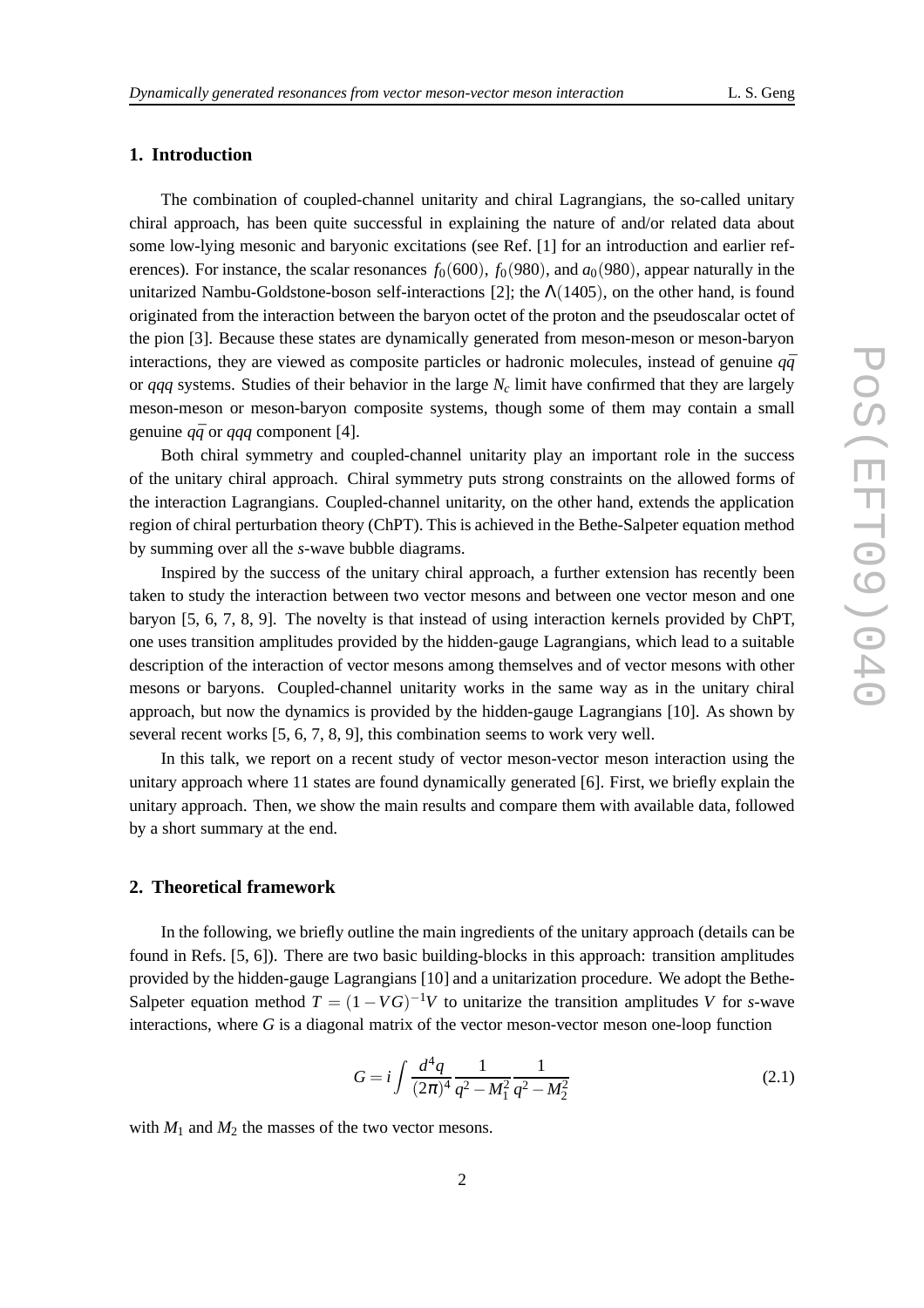

**Figure 1:** Transition amplitudes *V* appearing in the coupled-channel Bethe-Salpeter equation.

In Refs. [5, 6] three mechanisms, as shown in Fig. 1, have been taken into account for the calculation of the transition amplitudes *V*: the four-vector-contact term, the t(u)-channel vectorexchange amplitude, and the direct box amplitude with two intermediate pseudoscalar mesons. Other possible mechanisms, e.g. crossed box amplitudes and box amplitudes involving anomalous couplings, have been neglected, whose contributions are assumed to be small as has been explicitly shown to be the case for rho-rho scattering in Ref. [5].

Among the three mechanisms considered for *V*, the four-vector-contact term and  $t(u)$ -channel vector-exchange one are responsible for the formation of resonances or bound states if the interaction generated by them is strong enough. In this sense, the dynamically generated states can be thought of as "vector meson-vector meson molecules." On the other hand, the consideration of the imaginary part of the direct box amplitude allows the generated states to decay into two pseudoscalars. It should be stressed that in the present approach these two mechanisms play quite different roles: the four-vector-contact term and the  $t(u)$ -channel vector-exchange one are responsible for generating the resonances whereas the direct box amplitude mainly contributes to their decays.

Since the energy regions we are interested in are close to the two vector-meson threshold, the three-momenta of the external vector mesons are smaller than the corresponding masses,  $|\vec{q}|^2/M^2$  ≪ 1, and therefore can be safely neglected. This considerably simplifies the calculation of the fourvector-contact term and the  $t(u)$ -channel vector-exchange amplitude, whose explicit expressions can be found in Appendix A of Ref. [6]. To calculate the box diagram, one has to further introduce two parameters,  $\Lambda$  and  $\Lambda_b$ . The parameter  $\Lambda$  regulates the four-point loop function, and  $\Lambda_b$  is related to the form factors used for the vector-pseudoscalar-pseudoscalar vertex, which is inspired by the empirical form factors used in the study of vector-meson decays [11]. In the present work we use  $\Lambda = 1$  GeV and  $\Lambda_b = 1.4$  GeV, unless otherwise stated. The values of  $\Lambda$  and  $\Lambda_b$  have been fixed in Ref. [5] to obtain the widths of the  $f_0(1370)$  and  $f_2(1270)$ . They are found to provide a good description of the widths of the  $f'_{2}(1525)$ ,  $K_{2}^{*}(1430)$ , and  $f_{0}(1710)$  as well (see Table I).

To regularize the two vector-meson one-loop function, Eq. (2.1), one has to introduce either cutoffs in the cutoff method or subtraction constants in the dimensional regularization method. Further details concerning the values of these parameters can be found in Ref. [6]. The results presented in this talk are obtained using the dimensional regularization method with the values of the subtraction constants given in Ref. [6]. In particular, we have fine-tuned the values of three subtraction constants to reproduce the masses of the three tensor states, i.e., the  $f_2(1270)$ , the  $f'_{2}(1525)$ , and the  $K_{2}^{*}(1430)$ . The masses of the other eight states are predictions.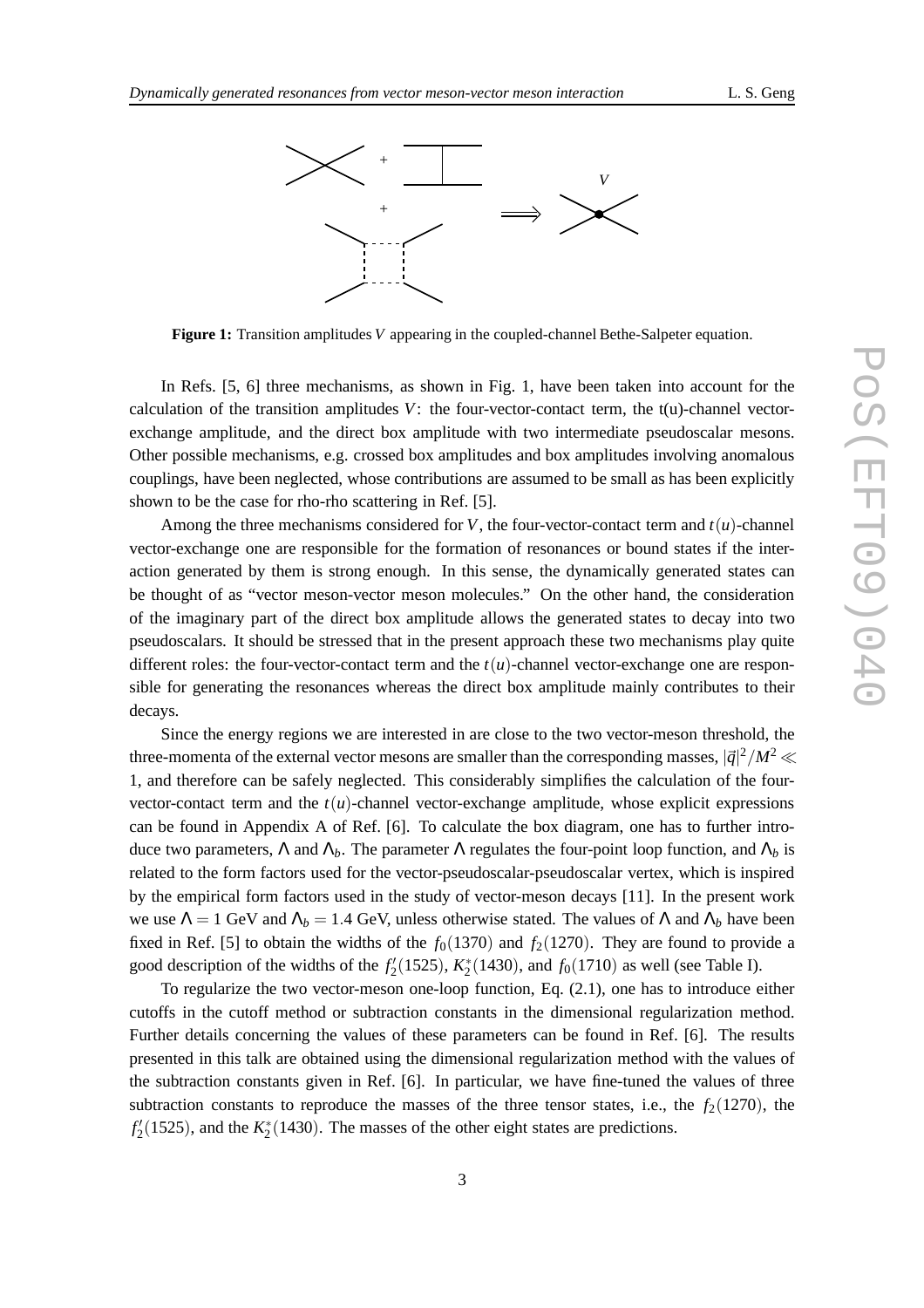#### **3. Results and discussions**

Searching for poles of the scattering matrix *T* on the second Riemann sheet, we find 11 states in nine strangeness-isospin-spin channels as shown in Table I. Theoretical masses and widths are obtained with two different methods: In the "pole position" method, the mass corresponds to the real part of the pole position on the complex plane and the width corresponds to twice its imaginary part. In this case, the box diagrams corresponding to decays into two pseudoscalars are not included. In the "real axis" method, the resonance parameters are obtained from the modulus squared of the amplitudes of the dominant channel of each state on the real  $axis<sup>1</sup>$ , where the mass corresponds to the energy at which the modulus squared has a maximum and the width corresponds to the difference between the two energies where the modulus squared is half of the maximum value. In this latter case, the box amplitudes are included. The results shown in Table I have been obtained using two different values of  $\Lambda_h$ , which serve to quantify the uncertainties related to this parameter.

Our treatment of the box amplitudes enables us to obtain the decay branching ratios of the generated states into two pseudoscalar mesons using the real-axis method in the following way:

| $I^G(J^{PC})$   |               | Theory                                      | PDG data    |                |                                        |                |
|-----------------|---------------|---------------------------------------------|-------------|----------------|----------------------------------------|----------------|
|                 | Pole position | Real axis                                   |             | Name           | <b>Mass</b>                            | Width          |
|                 |               | $\Lambda_b = 1.4$ GeV $\Lambda_b = 1.5$ GeV |             |                |                                        |                |
| $0^{+}(0^{++})$ | (1512,51)     | (1523, 257)                                 | (1517, 396) | $f_0(1370)$    | $1200 \sim 1500$                       | $200 \sim 500$ |
| $0^{+}(0^{++})$ | (1726, 28)    | (1721, 133)                                 | (1717,151)  | $f_0(1710)$    | $1724 \pm 7$                           | $137 \pm 8$    |
| $0^{-}(1^{+-})$ | (1802,78)     | (1802, 49)                                  |             | $h_1$          |                                        |                |
| $0^+(2^{++})$   | (1275,2)      | (1276, 97)                                  | (1275,111)  | $f_2(1270)$    | $1275.1 \pm 1.2$ $185.0^{+2.9}_{-2.4}$ |                |
| $0^+(2^{++})$   | (1525,6)      | (1525, 45)                                  | (1525,51)   | $f'_{2}(1525)$ | $1525 \pm 5$                           | $73^{+6}_{-5}$ |
| $1^-(0^{++})$   | (1780, 133)   | $(1777, 148)$ $(1777, 172)$                 |             | $a_0$          |                                        |                |
| $1^+(1^{+-})$   | (1679, 235)   | (1703, 188)                                 |             | $b_1$          |                                        |                |
| $1^-(2^{++})$   | (1569,32)     | (1567, 47)                                  | (1566, 51)  | $a_2(1700)$ ?? |                                        |                |
| $1/2(0^+)$      | (1643, 47)    | (1639, 139)                                 | (1637, 162) | $K_0^*$        |                                        |                |
| $1/2(1^+)$      | (1737, 165)   | (1743, 126)                                 |             | $K_1(1650)?$   |                                        |                |
| $1/2(2^+)$      | (1431,1)      | $(1431,56)$ $(1431,63)$                     |             | $K_2^*(1430)$  | $1429 \pm 1.4$                         | $104 \pm 4$    |

**Table 1:** The properties, (mass, width) [in units of MeV], of the 11 dynamically generated states and, if existing, of those of their PDG counterparts [12]. The association of the dynamically generated states with their experimental counterparts is determined by matching their mass, width, and decay pattern.

<sup>&</sup>lt;sup>1</sup>See Tables I, II, and III of Ref. [6].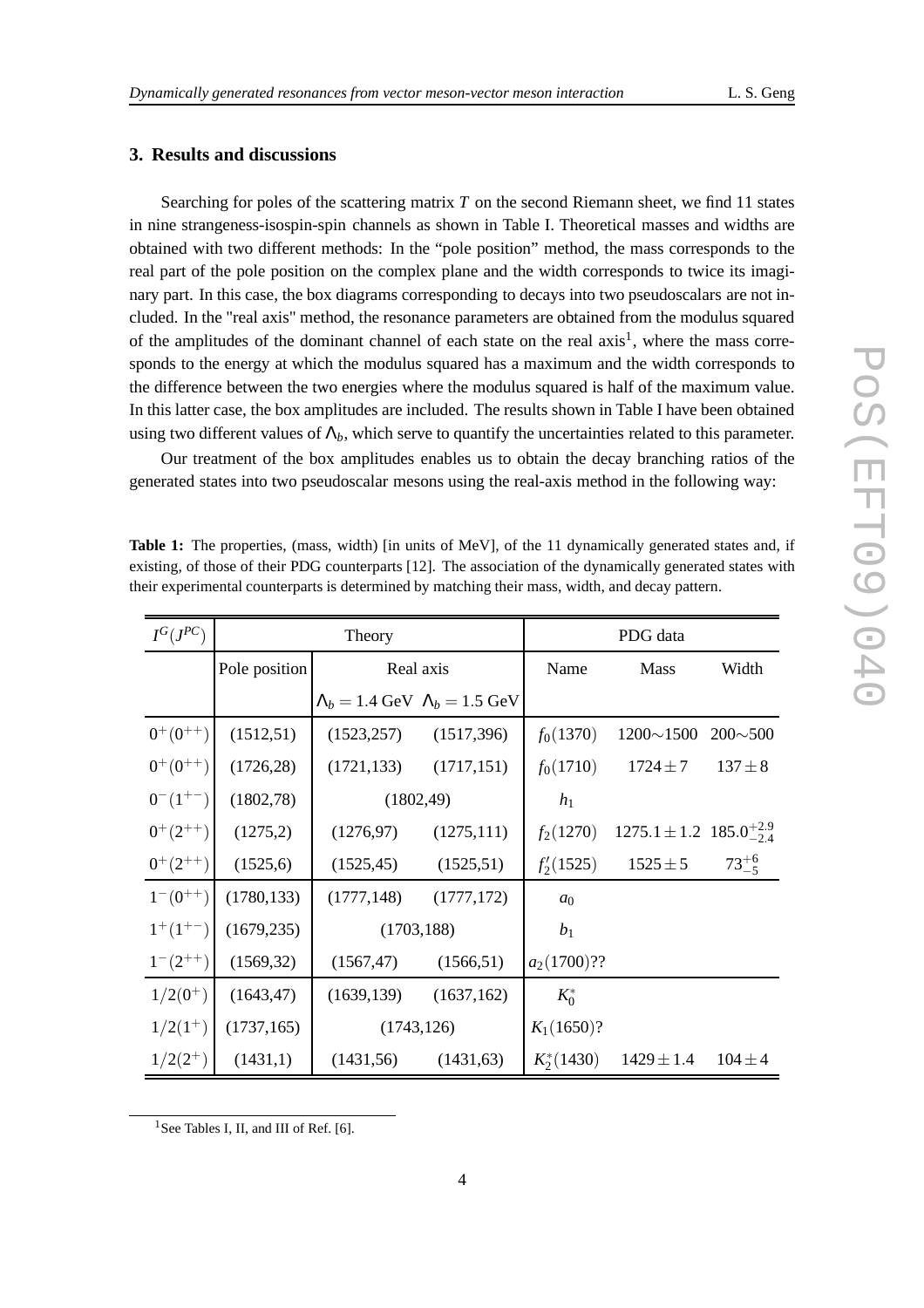- 
- First, we calculate the width of the selected state with and without the contributions of the box diagrams,  $\Gamma$ (total) =  $\Gamma$ (VV) +  $\Gamma$ (PP) and  $\Gamma$ (VV).
- Second, we estimate the partial decay width into a particular two-pseudoscalar channel of the state by including only the contribution of the particular channel. Taking the  $\pi\pi$  channel as an example, this way we obtain  $\Gamma(w\pi\pi)$ . The contribution of the  $\pi\pi$  channel is then determined as  $\Gamma(\pi \pi) = \Gamma(w \pi \pi) - \Gamma(VV)$  and its branching ratio is calculated as  $\Gamma(\pi \pi) / \Gamma(\text{total})$ . The partial decay branching ratios into other two-pseudoscalar channels are calculated similarly. It should be noted that we have assumed that interference between contributions of different channels is small, which seems to be justified since the sum of the calculated partial decay widths agrees well with the total decay width.

The so-obtained branching ratios are given in Tables II, III, and IV, in comparison with available data [12].

From Table II, one can see that our results for the two  $f_2$  states agree very well with the data. For the  $f_0(1370)$ , according to the PDG [12], the  $\rho \rho$  mode is dominant. In our approach, however, the  $\pi\pi$  mode is dominant, which is consistent with the results of Ref. [13] and the recent analysis of D. V. Bugg [14]. For the  $f_0(1710)$ , using the branching ratios given in Table I, we obtain  $\Gamma(\pi\pi)/\Gamma(KK)$  < 1% and  $\Gamma(\eta\eta)/\Gamma(KK) \sim 49\%$ . On the other hand, the PDG gives the following averages:  $\Gamma(\pi \pi)/\Gamma(K\bar{K}) = 0.41^{+0.11}_{-0.17}$ , and  $\Gamma(\eta \eta)/\Gamma(K\bar{K}) = 0.48 \pm 0.15$  [12]. Our calculated branching ratio for the  $\eta\eta$  channel is in agreement with their average, while the ratio for the  $\pi\pi$ channel is much smaller. However, we notice that the above PDG  $\Gamma(\pi \pi)/\Gamma(K\bar{K})$  ratio is taken from the BES data on  $J/\psi \to \gamma \pi^+ \pi^-$  [15], which comes from a partial wave analysis that includes seven resonances. On the other hand, the BES data on  $J/\psi \to \omega K^+ K^-$  [16] give an upper limit  $\Gamma(\pi\pi)/\Gamma(K\bar{K})$  < 11% at the 95% confidence level. Clearly more analysis is advised to settle the issue.

Compared to the decay branching ratios into two pseudoscalar mesons of the isospin 0 states, those of the isospin 1 states with spin either 0 or 2 are relatively small, as shown in Table III.

In Table IV, one can see that the dominant decay mode of the  $K_2^*(1430)$  is  $K\pi$  both theoretically and experimentally. However, other modes, such as  $\rho K$ ,  $K^* \pi$ , and  $K^* \pi \pi$ , account for half of its decay width according to the PDG [12]. This is consistent with the fact that our  $K_2^*(1430)$  is narrower than its experimental counterpart, as can be seen from Table I.

The three spin 1 states with the quantum numbers of  $h_1$ ,  $b_1$  and  $K_1$ , do not decay into two pseudoscalars in our approach since the box diagrams do not contribute as explained in Ref. [6].

It is interesting to note that out of the 21 combinations of strangeness, isospin and spin, we have found resonances only in nine of them. In all the "exotic" channels, from the point of view that they cannot be formed from  $q\bar{q}$  combinations, we do not find dynamically generated resonances, including the three (strangeness=0, isospin=2) channels, the three (strangeness=1, isospin=3/2) channels, the six strangeness=2 channels (with either isospin=0 or isospin=1). On the other hand, there do exist some structures on the real axis. For instance, in the (strangeness=0, isospin=2) channel, one finds a dip around  $\sqrt{s} = 1300$  MeV in the spin=0 channel, and a broad bump in the spin=2 channel around  $\sqrt{s} = 1400$  MeV, as can be clearly seen from Fig. 7 of Ref. [6]. In the (strangeness=1, isospin=3/2) and (strangeness=2, isospin=1) channels, one observes similar structures occurring at shifted energies due to the different masses of the  $\rho$  and the  $K^*$ , as can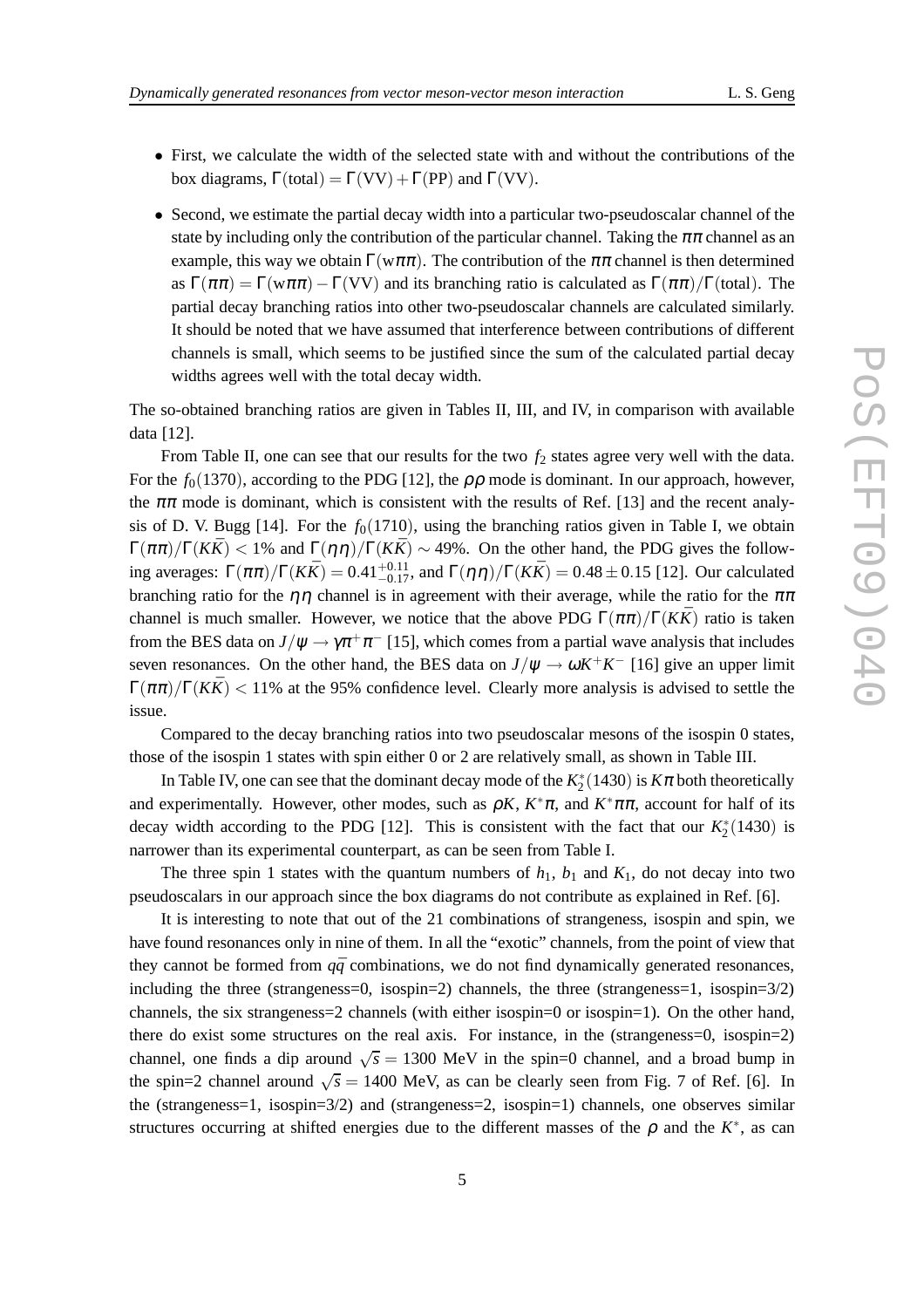|  | S. Geng |
|--|---------|
|  |         |

|              | $\Gamma(\pi\pi)/\Gamma(\text{total})$ |       | $\Gamma(\eta \eta)/\Gamma(\text{total})$ |         | $\Gamma(K\bar K)/\Gamma({\rm total})$ |       | $\Gamma(VV)/\Gamma(total)$ |      |
|--------------|---------------------------------------|-------|------------------------------------------|---------|---------------------------------------|-------|----------------------------|------|
|              | Our model                             | Data  | Our model                                | Data    | Our model                             | Data  | Our model                  | Data |
| $f_0(1370)$  | $\sim$ 72%                            |       | $< 1\%$                                  |         | $\sim 10\%$                           |       | $\sim$ 18%                 |      |
| $f_0(1710)$  | $< 1\%$                               |       | $\sim$ 27%                               |         | $\sim$ 55%                            |       | $\sim$ 18%                 |      |
| $f_2(1270)$  | $\sim$ 88%                            | 84.8% | $< 1\%$                                  | $< 1\%$ | $\sim 10\%$                           | 4.6%  | $< 1\%$                    |      |
| $f'_2(1525)$ | $< 1\%$                               | 0.8%  | $\sim$ 21%                               | 10.4%   | $\sim 66\%$                           | 88.7% | $\sim$ 13%                 |      |

**Table 2:** Branching ratios of the  $f_0(1710)$ ,  $f_0(1370)$ ,  $f_2(1270)$ , and  $f'_2(1525)$  in comparison with data [12].

| <b>Table 3:</b> Branching ratios of the $a_0$ and $a_2$ states. |  |
|-----------------------------------------------------------------|--|
|-----------------------------------------------------------------|--|

|       |            | $\Gamma(K\bar{K})/\Gamma(\text{total})$ $\Gamma(\pi\eta)/\Gamma(\text{total})$ $\Gamma(VV)/\Gamma(\text{total})$ |             |
|-------|------------|------------------------------------------------------------------------------------------------------------------|-------------|
| $a_0$ | $\sim$ 27% | $\sim$ 23%                                                                                                       | $\sim$ 50%  |
| $a_2$ | $\sim$ 21% | $\sim$ 17%                                                                                                       | $\sim 62\%$ |

**Table 4:** Branching ratios of the  $K_0^*$  and  $K_2^*(1430)$  states in comparison with data [12].

|               | $\Gamma(K\pi)/\Gamma(\text{total})$ |       | $\Gamma(K\eta)/\Gamma(\text{total})$ |         | $\Gamma(VV)/\Gamma(total)$ |      |
|---------------|-------------------------------------|-------|--------------------------------------|---------|----------------------------|------|
|               | Our model                           | Data  | Our model                            | Data    | Our model                  | Data |
| $K_0^*$       | $\sim 65\%$                         |       | $\sim$ 9%                            |         | $\sim$ 26%                 |      |
| $K_2^*(1430)$ | $\sim$ 93%                          | 49.9% | $\sim$ 5%                            | $< 1\%$ | $\sim$ 2%                  |      |

be seen from Figs. 8 and 9 of Ref. [6]. However, these states do not correspond to poles on the complex plane, and hence, according to the common criteria, they do not qualify as resonances.

#### **4. Summary and conclusions**

We have performed a study of vector meson-vector meson interaction using a unitary approach. Employing the coupled-channel Bethe-Salpeter equation to unitarize the transition amplitudes provided by the hidden-gauge Lagrangians, we find that 11 states get dynamically generated in nine strangeness-isospin-spin channels. Among them, five states are associated to those reported in the PDG, i.e., the  $f_0(1370)$ , the  $f_0(1710)$ , the  $f_2(1270)$ , the  $f_2'(1525)$ , the  $K_2^*(1430)$ . The association of two other states, the  $a_2(1700)$  and the  $K_1(1650)$ , are likely, particularly the  $K_1(1650)$ , but less certain. Four of the 11 dynamically generated states can not be associated with any known states in the PDG. Another interesting finding of our work is that the broad bumps found in four exotic channels do not correspond to poles on the complex plane and, hence, do not qualify as resonances.